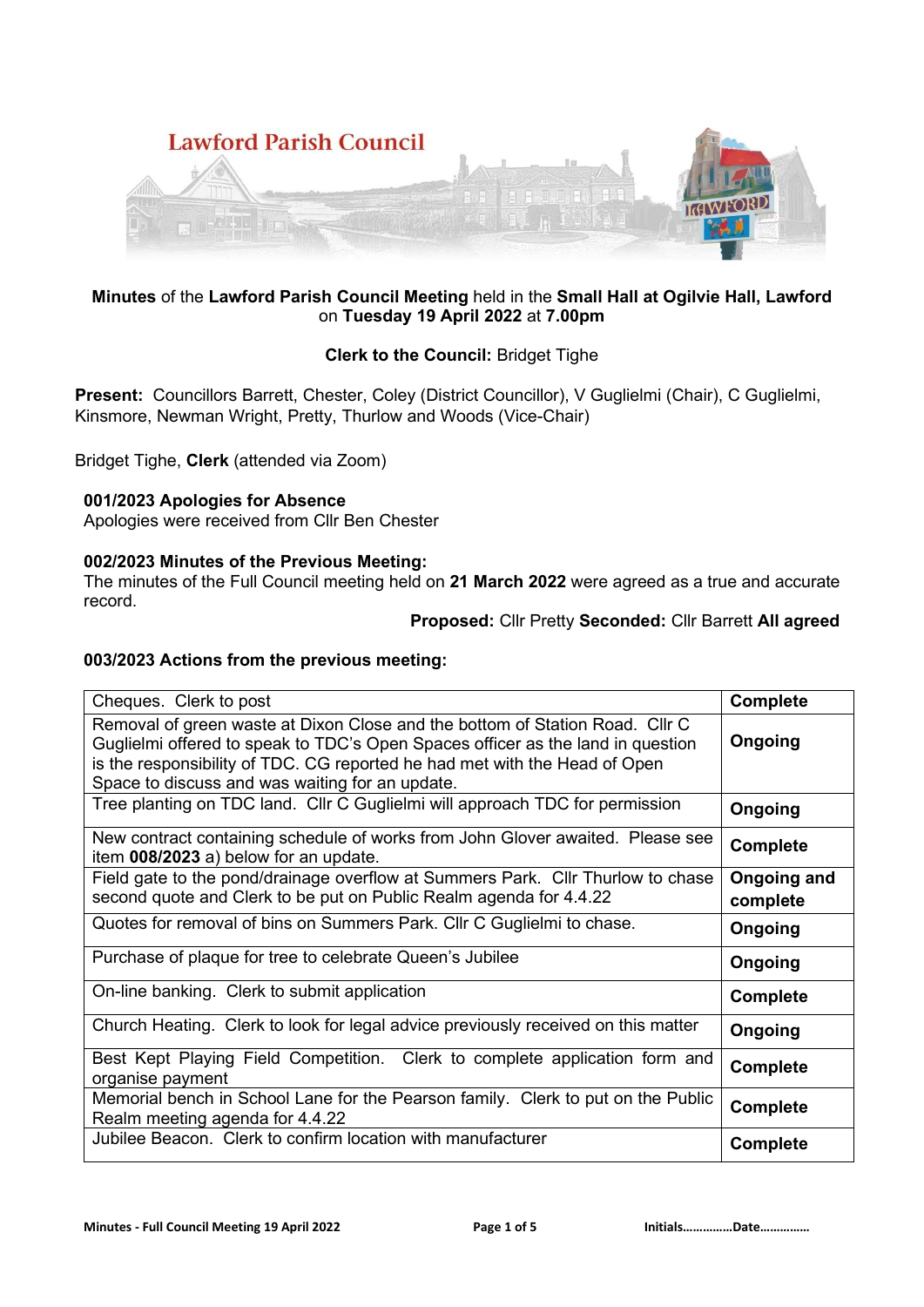| Tree planting for Queen's Jubilee. Clerk to organise plaque                                                                                                                           | Ongoing         |
|---------------------------------------------------------------------------------------------------------------------------------------------------------------------------------------|-----------------|
| Hops Farm Beer Festival 6.8.22. Cllr C Guglielmi to provide update from discussion<br>at SAG meeting                                                                                  | Ongoing         |
| Location for Cllr Payne's saplings. Suggestions to be sent to the Clerk. Discussed<br>at Public Realm meeting of 4.4.22 and agreed                                                    | Complete        |
| Encroaching trees on Gainsborough Drive. Clerk to send letter when address<br>received.                                                                                               | Ongoing         |
| Mapping project. Cllrs C Guglielmi and Thurlow to provide an update. It was agreed<br>at the Public Realm meeting of 4.4.22 that Cllr Thurlow would re-send maps to Cllr<br>Guglielmi | Ongoing         |
| Joining the Local Government Pension Scheme. Clerk to action                                                                                                                          | Ongoing         |
| 2021-22 National Salary Award. Clerk to action                                                                                                                                        | <b>Complete</b> |
| First Registration of School Lane Land. Clerk to action                                                                                                                               | Ongoing         |
| Update of Financial Regulations. Clerk to bring hard copies to next meeting and<br>apply for on-line banking.                                                                         | Complete        |

## **004/2023 Declarations of Interest:**

Parish Councillors are invited to declare any interest they may have in relation to Agenda Items. Cllr V Guglielmi – receiving expenses for payment for previous Clerk's leaving present Cllr Dave Thurlow – Item 007/2023 a) Church Heating

#### **005/2023 Public Voice:**

A member of the public attended as an observer.

#### **006/2023 Reports and updates**

- The following reports were circulated.
- a) The District Councillor there were no comments
- b) The County Councillor's report there were no comments
- c) TDALC report there were no comments
- d) Operation Quasar report there was no report received so no comments

#### **007/2023 General Items**

a) Church Heating. It was agreed that this item would be discussed again when Cllr Thurlow was in a position to share the total costs of the project.

**Action:** Clerk to put this item onto the next agenda

b) Operation Quasar. Councillors agreed to pay £5,000 for this project for the year 2022-23, however, they asked that the Clerk contact PC Vanessa Moss and request regular monthly reports so they could see the value of this investment. They agreed that initially they would like the focus to be on speeding and would contact the Clerk with other issues as and when they arose so she could pass these onto PC V Moss.

**Proposed**: Cllr C Guglielmi **Seconded:** Cllr Pretty **All agreed**  Action: Clerk to contact PC V Moss

c) Items Councillors may wish to raise/discuss. No issues were raised.

#### **008/2023 Public Realm committee:**

i) Update on the new John Glover Contract. Cllr Thurlow commented that he had spoken to John Glover and the contract would continue as previously so there would be no new paperwork. The Tree Inspections would continue be carried out by Cllr Thurlow.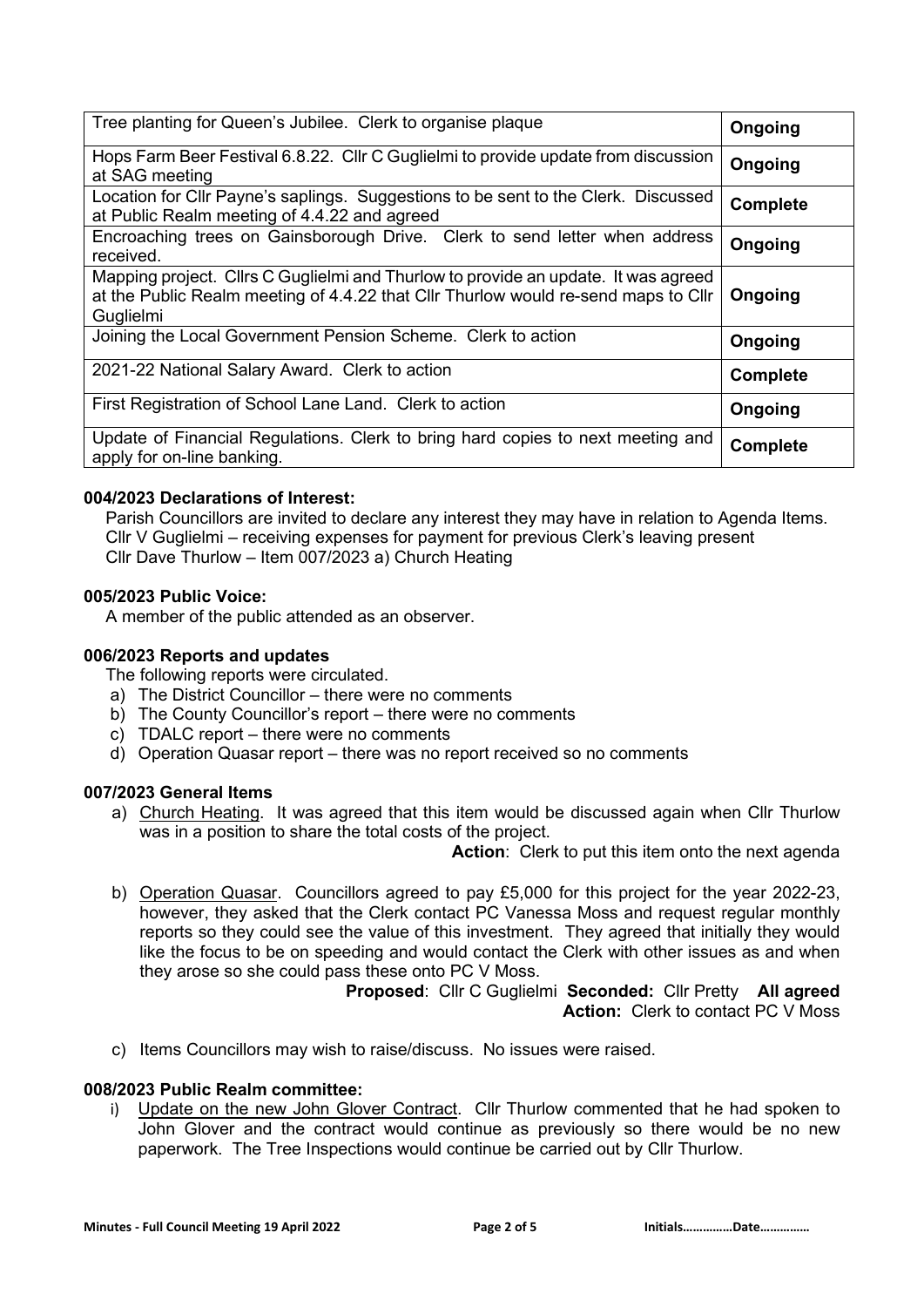**Action**: Cllr Thurlow to carry out Tree Inspections

ii) Update regarding 2 quotes to supply and fit 5ft timber field gate to the pond/drainage overflow at Summers Park. Cllr Thurlow said that there had still been only one quote received and he would chase the other.

**Action**: Cllr Thurlow to chase further quote for the works

iii) Update on works to Riverview Car Park gate. Cllr Thurlow updated the meeting stipulating that they included the footpath from behind the schools to the path at Cornford Way [the curved one]. He outlined the figures for the car park and the curved footpath explaining that using Highways Assurance it would come to £43.053.00. This figure included resurfacing at £22,272, footpath at £17,990 and fencing at £2,791.

He added that the Council had been awarded £5,000 from the Essex County Council CIF fund (which must be used by March 2023 and is already in the bank account). £25,000 was also ringfenced in the 2022/2023 budget for footpath projects which made a total of £30,000 already identified for the project. This left £13,053 outstanding.

Cllr Thurlow proposed that as there is £15,000 in the reserves for widening the footpaths behind the schools, the Council could use that to fund the remainder and then reallocate another £25,000 in the years 2023/2024 budget to widen the footpaths behind the school to complete in the year 2023/2024. He said he had submitted a bid to the Lottery on 28.3.22 also. The meeting of the Public Realm Committee had agreed with this suggestion and had recommended it to the Full Council meeting for their agreement.

**Proposed**: Cllr Thurlow **Seconded**: Cllr Miles **All agreed Action:** Clerk to action works with A2M

iv) Update on the Queen's Jubilee Celebrations. Cllr Barrett updated the meeting saying that it was now in the advertising phase with posters going out both on-line and paper form. Fenn Wright were also advertising using Estate Agents signs. All the music, food and other slots had now been filled with local musicians and organisations. Donations totalled £17,000 with £8,050 received from grant funding. The Rotary Club would be organisers volunteers and would advertise volunteer roles nearer the time. The event would take place in Welcome Home Field on Friday 3 June from 3pm to 10pm. There was a discussion around the plans for diverting traffic and Cllr Barrett agreed to check at the next planning committee and report back to the Council. He said the event was aimed at local people so they could walk and the only car parking spaces available were for disabled parking. Cllr Coley confirmed that a request for a diversion had been received.

**Action**: Cllr Barrett to update at the next meeting on traffic calming measures

- v) Update on quotes received for removal of bins on Summers Park. Cllr C Guglielmi reported that he had not yet received quotes and would chase.
- **Action:** Cllr C Guglielmi to chase quotes vi) To agree a quote for repairs to Riverview Play Park. Information shared showed that the net needed to be dismantled and the wooden beam removed. This quote for the works was agreed.

**Proposed**: Cllr V Guglielmi **Seconded**: Cllr Miles **All agreed Action:** Clerk to action

vii) Request from Handyman to put additional screws into fencing around the pond in Summers Park. This was discussed and agreed. Cllr Miles suggested he could also look at the mesh that is coming loose from the bottom.

**Action**: Clerk to inform the Handyman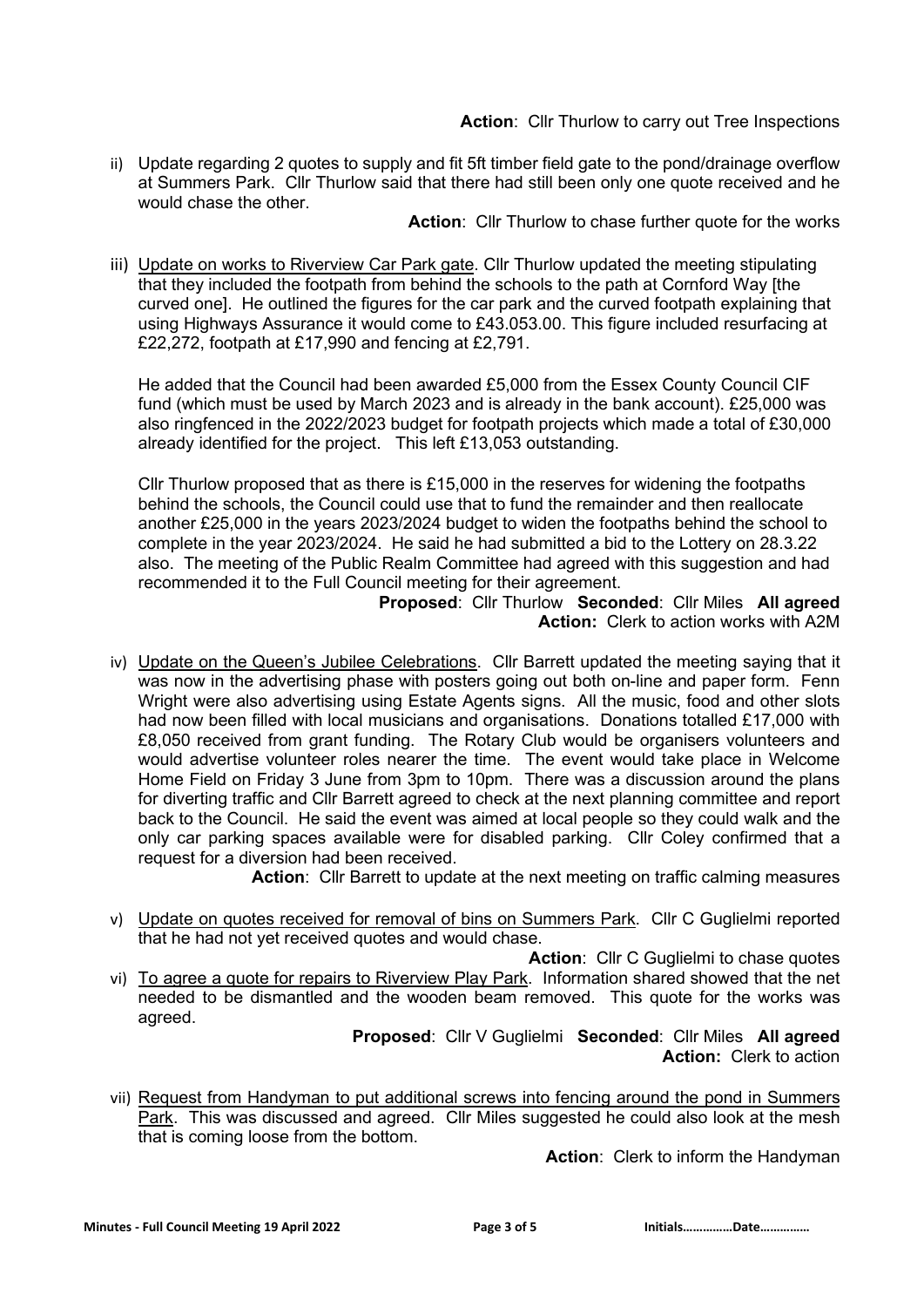viii) The position regarding Tendring District Council emptying litter bins. The Clerk informed the meeting that the handyman was worried that when he was on leave these bins would be overflowing. Cllr Thurlow agreed to take this up with Jonathan Hamlet at Tendring District Council and would update at the next meeting.

**Action**: Cllr Thurlow

# **009/2023 Administration Committee:**

- a) Council's expenditure
	- i) A list of expenditure was circulated prior to the meeting as follows:

|                                     | <b>Lawford Parish Council expenditure April 2022</b>                      | £         |
|-------------------------------------|---------------------------------------------------------------------------|-----------|
| E-on Energy                         | Tennis Courts (1 - 31 March 22)                                           | 46.46     |
| <b>BT</b>                           | <b>Office Communications</b>                                              | 54.16     |
| Ogilvie Hall                        | Monthly Rent for the Parish Office                                        | 500.00    |
| Salary                              | [month end 30.4.22 inc. back pay for wage increase]                       | 1,223.35  |
| Salary                              | [month end 30.4.22 back pay for wage increase for previous<br>Clerk]      | 207.47    |
| <b>Fisher Jones</b>                 |                                                                           |           |
| Greenwood                           | [Lease of Recreation Ground]                                              | 1,507.20  |
| Dave Childs                         | Handyman services                                                         | 710.00    |
| <b>Landscape Services</b>           | Grass cutting to verges                                                   | 720.00    |
| <b>Landscape Services</b>           | Cut hedge next to pre-school                                              | 540.00    |
| <b>Landscape Services</b>           | Reduce tree at 24a School Lane                                            | 180.00    |
| <b>Landscape Services</b>           | Grass cut to playing fields                                               | 570.00    |
| <b>Landscape Services</b>           | Grass cut and strimming to Summers Park and Summers<br><b>Park Estate</b> | 360.00    |
| <b>EALC</b>                         | Affiliation to both EALC and NALC                                         | 842.03    |
| Evergreen Office<br><b>Supplies</b> | Ink cartridges, notebooks, post it notes, copier paper                    | 152.20    |
| Evergreen Office<br><b>Supplies</b> | <b>Suspension files</b>                                                   | 44.53     |
| <b>A&amp;J Lighting Solutions</b>   | 14 Waldegrave Way                                                         | 210.54    |
| <b>A&amp;J Lighting Solutions</b>   | 23 Colchester Road, 52 Harwich Road                                       | 226.14    |
| <b>Councillor Expenses</b>          | Cllr V Guglielmi for [plant and card for P Peachey]                       | 43.06     |
| <b>Npower Business</b><br>Solutions | Electricity 1 Jan - 31 Jan                                                | 553.37    |
| <b>Npower Business</b><br>Solutions | Electricity 1 Feb - 28 Feb                                                | 477.32    |
| <b>Npower Business</b><br>Solutions | Electricity 1 Mar - 31 Mar                                                | 502.68    |
| Ogilvie Hall                        | Room hire for Jan, Feb and Mar 2022                                       | 30.00     |
|                                     | <b>Monthly Spend</b>                                                      | £9,700.51 |